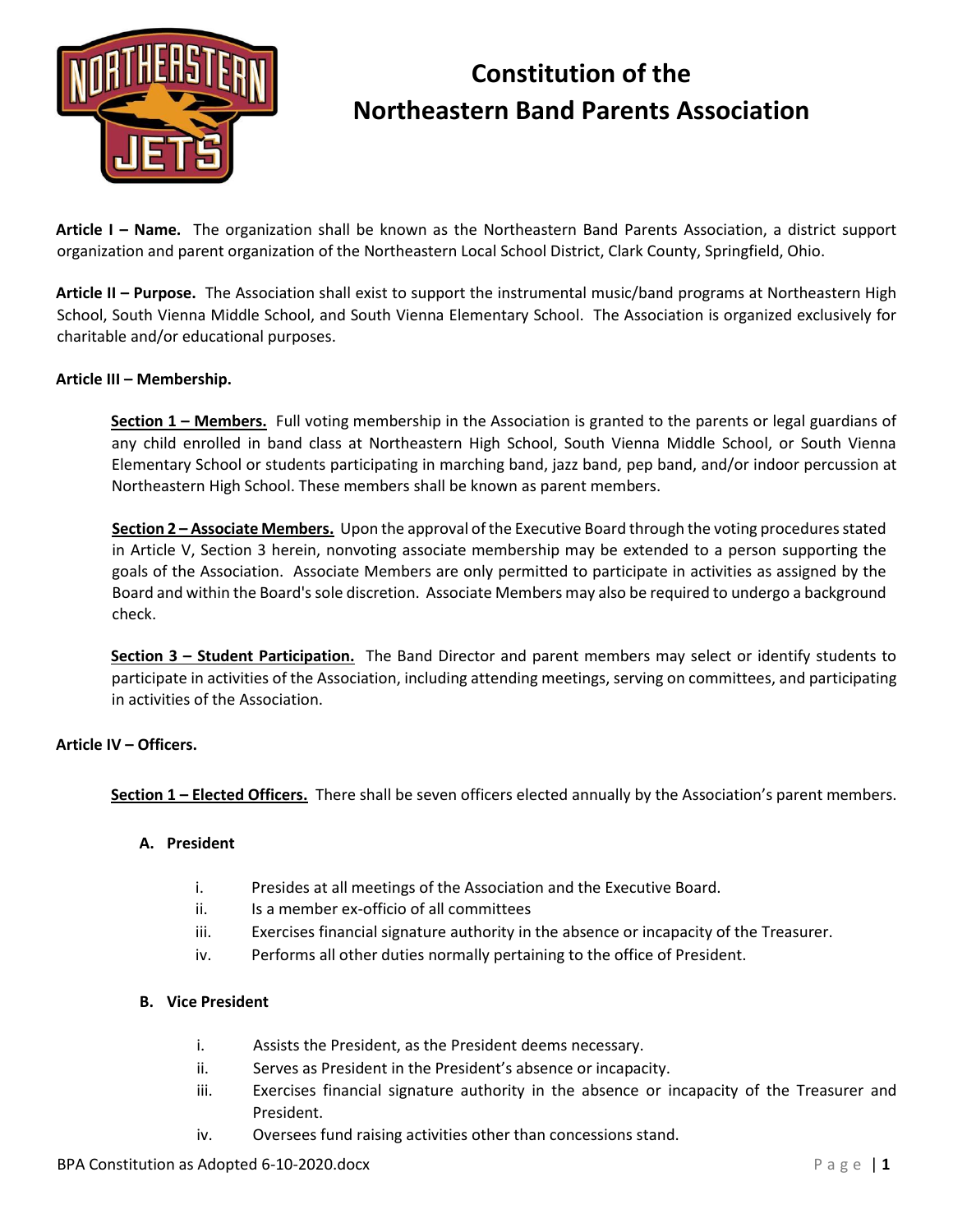

### **C. Secretary**

- i. Records the minutes of all meetings of the Association and the Executive Board.
- ii. Maintains the membership roll of the Association, including all contact information for
- members who provide such information and provides such contact information
- iii. Maintains the Association's nonfinancial records.
- iv. Promotes and publicizes meetings and events of the Association.

## **D. Treasurer**

- i. Accounts for all Association funds.
- ii. Pays all bills of the Association.
- iii. Deposits receipts in Association accounts.
- iv. Presents a financial report at each meeting of the Association and Executive Board.
- v. Maintains the financial records of the Association.

## **E. Officer-at-Large**

- i. Assists any of the other Officers as requested.
- ii. Serves as liaison with members of the Association, including recruitment of volunteers.

### **F. Communications Officer**

- i. Assists any of the other Officers as requested.
- ii. Primary responsibilities include updating the band web page, updating Facebook page(s), creating advertising campaigns for fundraising events, contacting and coordinating activities with the local newspaper and with the schools/school board.

#### iii.

### **G. Color Guard Representative**

- i. Assists any of the other Officers as requested.
- ii. Primary responsibility is to act as the liaison between the BPA and the color guard directors and participants. This person must have a student actively participating in the color guard in order to be eligible for this position

### **Section 2 – Band Director(s)**

- A. Serve as ex-officio, non-voting members of the Association and the Executive Board.
- B. By June 15 of each year, submit a proposed budget for expenditures to the executive board.
- C. Counsel and advise the Elected Officer and members of the Association on all relevant matters.
- D. Have final authority over all matter pertaining to education, curriculum, classroom and school policy.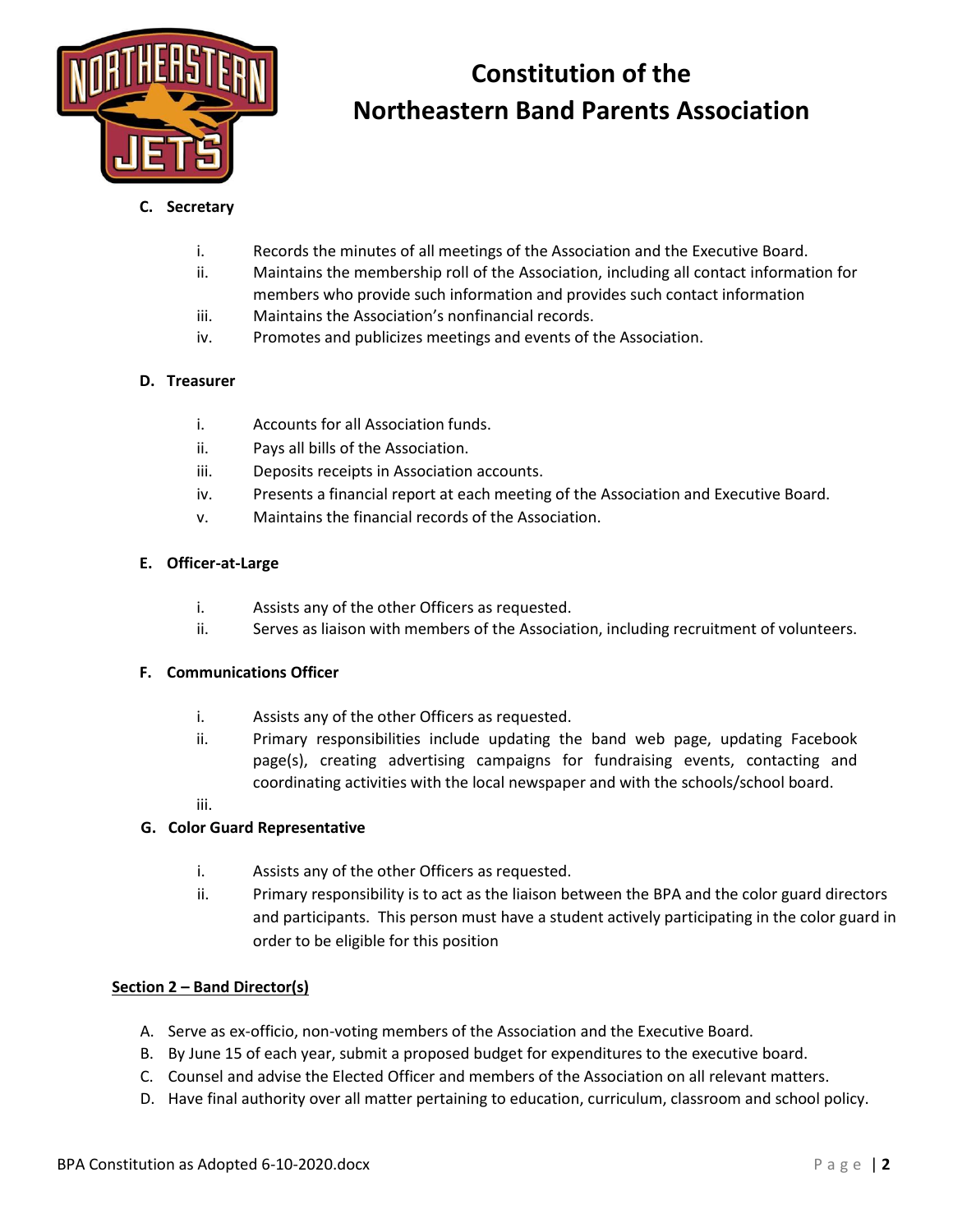

**Section 3 – Election of Officers.** Four (4) weeks prior to the Annual Northeastern High School Band Banquet, the President shall provide notice that nominations for the next years' Elected Officers positions are set to open. Nominations will be then be opened for two (2) weeks from the date of the aforementioned notice. The current officers or a committee of their choosing will determine the validity of the nominations prior to voting. During the Annual Northeastern Band Banquet, the parent members of the Association shall vote on the slate of candidates. There shall be no proxy voting allowed; parents must be present at the Annual Northeastern Band Banquet to cast their ballot. The officers elected shall be those who receive the majority of the votes cast. The newly elected officers shall assume their positions effective June 1.

**Section 4 – Removal of Elected Officers.** Any parent member of the Association may propose the removal of an elected officer by presenting the proposal at a meeting of the Association. If the proposal is supported by at least four other parent members present at the meeting or signing the proposal, the proposed removal will be distributed via mail or email to all parent members of the Association in preparation for a vote at the next general meeting. An Elected Officer shall be removed from office without cause by a three quarters majority vote of the parent members in attendance at that meeting.

**Section 5 – Filling of Vacancies in Elected Officer Positions.** If any vacancy in any officer position other than President occurs, an election shall be held at a meeting of the full Association, which shall be held as soon as reasonably possible after the vacancy occurs and for which prior notice of the vacancy and election shall be provided. If the position of President becomes vacant, the Vice-President shall assume the position of President, and the Executive Board may decide to fill the position of Vice-President as set forth herein, or, if the vacancy occurs on or after January 1, to leave the position of Vice-President vacant.

### **Article V – Executive Board.**

**Section 1 – Membership.** The Executive Board shall consist of the seven elected officers and the Band Director(s). The Band Director(s) shall be ex-officio, non-voting members.

**Section 2 – Duties.** The Executive Board shall perform the following functions.

- A. Establish a proposed operating budget for the Association and submit it for approval by the parent members.
- B. Establish all ad-hoc committees it deems necessary and appropriate.
- C. Appoint all chairpersons of standing and ad-hoc committees.
- D. Review all committee activities and reports.
- E. Present matters to the parent members for vote.
- F. Approve all funds expenditures in excess of \$200, subject to the requirements of Article VIII, Finances.
- G. Report all Executive Board actions to the general membership.
- H. Assure that all activities of the Association, including fund-raising, comply with applicable by-laws, policies and administrative guidelines of the Board of Education of Northeastern Local School District.
- I. Transact necessary business between regular association meetings and such other business referred to it by the association.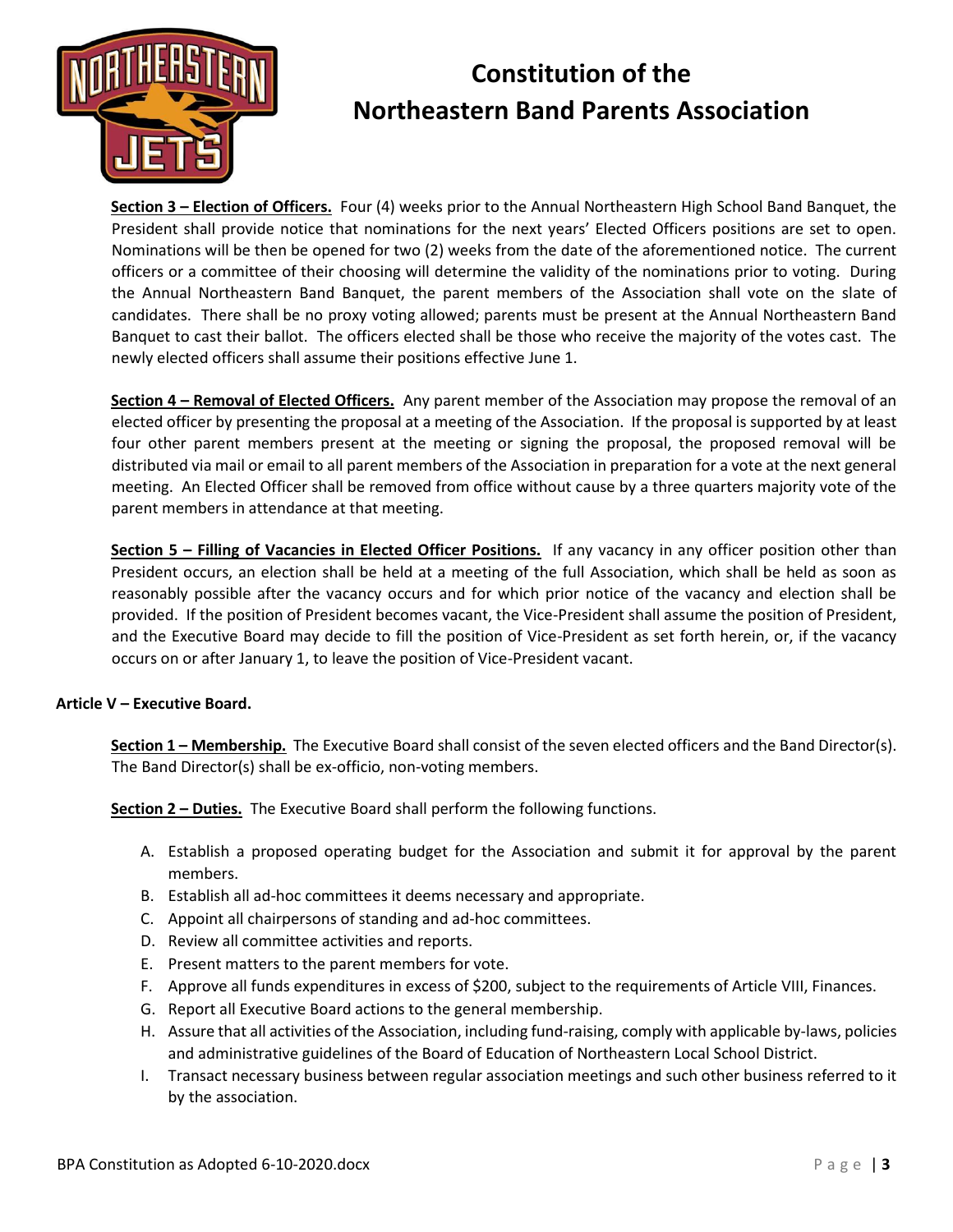

**Section 3 - Voting.** Decisions of the Executive Board require a majority vote by those officers present at an Executive Board meeting. A quorum of four officers is required for any vote to be held.

**Section 4 - Meetings of the Executive Board.** All meetings of the Executive Board shall be announced in advance via email/social media/website/phone or any other means deemed to be satisfactory by the Executive Board to all members who have provided their appropriate information to the Secretary. All meetings of the Executive Board shall be open to all members of the Association.

### **Article VI – Meetings of the Regular Membership.**

**Section 3 - Meetings.** The association shall hold meetings.

- A. Meetings of the Association shall be held monthly from July through October, in April, in May prior to the end of the school year, and at such other times as the Executive Board may determine. The date, time, and location of all meetings shall be announced in advance via email/social media/website/phone or any other means deemed to be satisfactory by the Executive Board to all members who have provided their appropriate information to the Secretary.
- B. A quorum at a meeting of the Association shall be at least four parent members, which number may include elected officers.
- C. Meetings shall be conducted in accordance with Robert's Rules of Order to the extent reasonably possible and appropriate.

#### **Article VII – Standing Committees.**

**Section 1.** The Association shall have the following standing committees:

- A. Uniforms. This committee shall maintain uniforms in good repair, size, make alterations and distribute uniforms prior to the beginning of each year, and clean and store uniforms.
- B. Transportation/Pit Crew. This committee is responsible for arranging transportation of marching band equipment to and set up of pit instruments and equipment all scheduled events.
- C. Concessions Stand. This committee manages concession stand activities at home football games and assigned home basketball games.
- D. Fund Raising. This committee plans and carries out all fund raising activities other than concessions stand.
- E. Finance. This committee shall regularly review the financial records of the Association and make recommendations for any adjustments to the annual budget or changes or additions to financial procedures. The Treasurer shall be a member of this committee, and the Executive Board shall appoint at least three other members of the Association to serve on this committee.
- F. Audit. This committee audits financial records of the Association at least annually or upon the assumption of office by a new Treasurer. The chair of the Audit Committee shall be a parent member of the Association, but the committee may include non-members.
- G. Elections. This committee shall conduct the annual elections, including accepting nominations for election. The chair of the Elections Committee and any other members of the committee shall not be candidates for election to any office.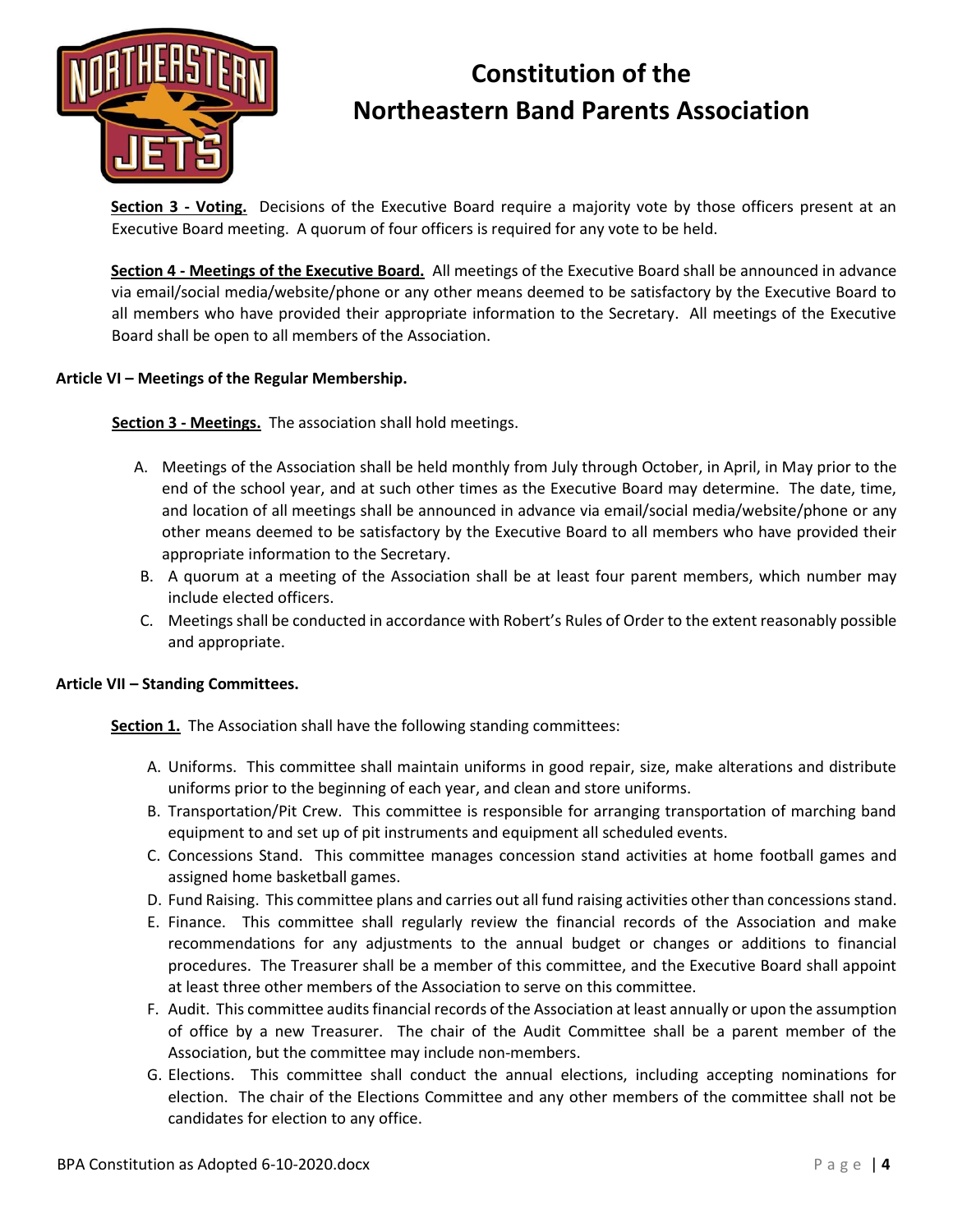

**Section 2.** The Executive Board shall appoint the chairpersons of all standing committees.

**Section 3.** The committee chairpersons shall appoint committee members as necessary.

### **Article VIII - Finances.**

**Section 1.** At the first meeting of the Association after July 1 the Executive Board shall present the proposed operating budget for the upcoming year to the parent members for approval.

**Section 2.** The Band Director and any officer or chair of a committee which has a specific amount for expenditures included in the approved annual budget may incur expenditures to be paid from Association funds as long as the expenditures are within the levels and remaining limits of the approved annual budget. Any expenditure in excess of \$200 requires the prior approval of the President and Treasurer.

**Section 3.** No part of the net earnings of the Association shall inure to the benefit of, or be distributed to its members, trustees, officers, or other private persons, except that the Association shall be authorized and empowered to pay reasonable compensation for services rendered and to make payments and distributions in furtherance of the purposes set forth in the purpose clause hereof. No substantial part of the activities of the Association shall be the carrying on of propaganda, or otherwise attempting to influence legislation, and the Association shall not participate in, or intervene in (including the publishing or distribution of statements) any political campaign in behalf of any candidate for public office.

**Article IX – Dissolution.**Upon the dissolution of the Association, assets shall be distributed for one or more tax exempt purposes as may be required by federal or Ohio law, or shall be distributed to the Northeastern Local School District Board of Education.

**Article X – Amendments.** Any Association member may propose one or more amendments to this Constitution by presenting the proposal at a general meeting. The proposed amendment will be distributed to the members in preparation for a vote at the next general meeting. The proposed amendment shall be adopted upon majority vote of the parent members in attendance at that meeting.

### **Article XI – In times where in-person meetings are prohibited**

When people are no longer permitted to meet in large numbers, such as during the Ohio Governor's Stay at Home Order, national pandemic or quarantine, etc., Article XI of the Northeastern Band Parents Association's constitution shall be utilized.

### **Section 1 - Northeastern Band Parent Meetings**

Virtual meetings (if possible) will be held instead of face-to-face meetings until permitted to resume in-person group meetings. When a virtual meeting cannot be held, an information posting will be sent to band parent members providing an update to the happenings of the NEBPA.